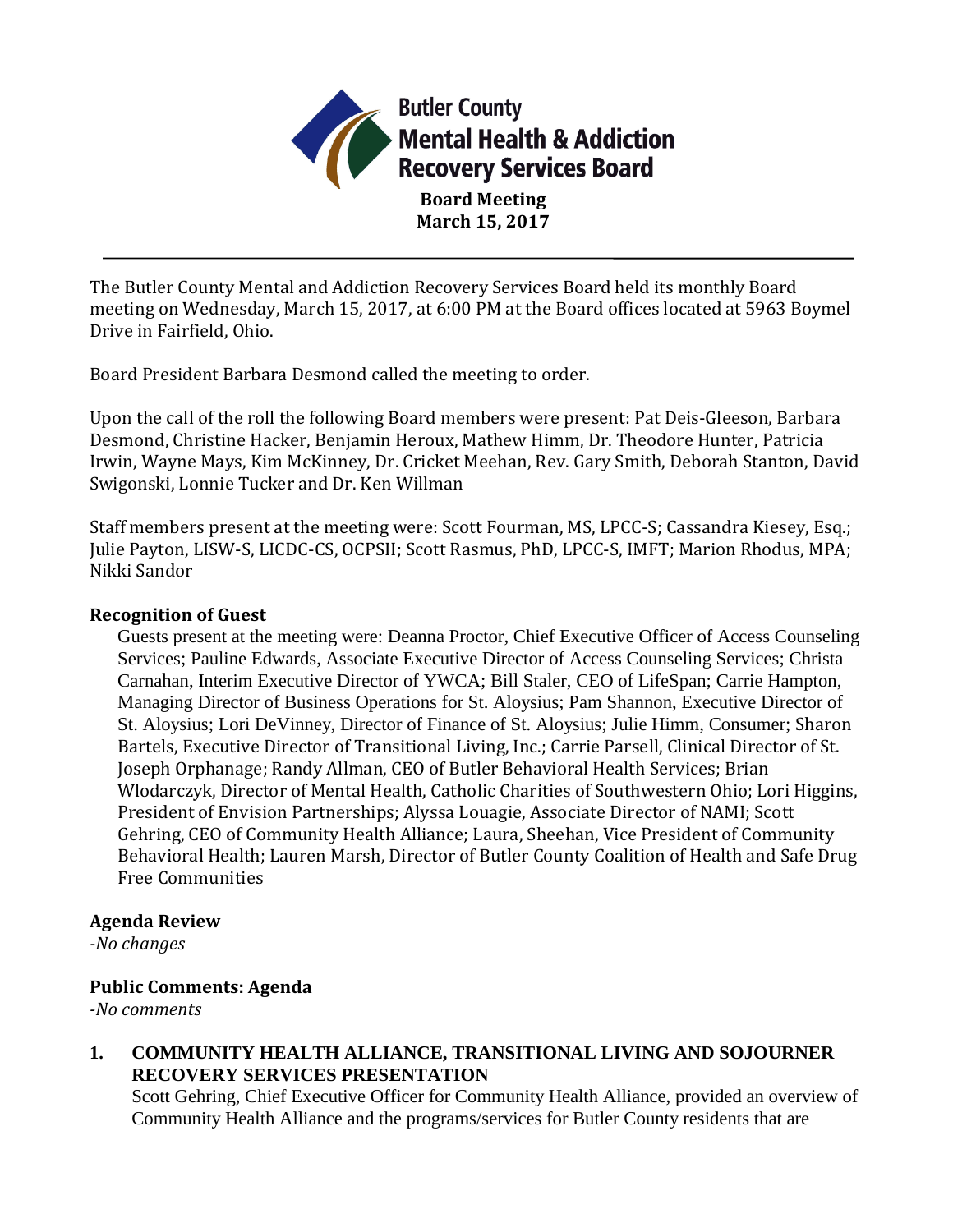offered at TLC and Sojourner Recovery Services. The Community Health Alliance organization reflects the merger of TLC and Sojourner.

# **2. COMMUNICATIONS/ANNOUNCEMENTS**

## **A. Board President Report**

Ms. Desmond, Board President, provided an overview of what the Board and Board staff have accomplished in the last month. See page 5 for a full report.

## **B. Executive Directors Report**

Dr. Rasmus presented an Executive Director Report and provided an overview of the following topics:

- *a.* Budget Revisions Final opportunity for providers to submit a budget revision for this fiscal year is in April, 2017.
- *b.* BH Redesign Update
- *c.* Overview of the article: USA Today *The best medicine doctors don't tell you about*
- d. Overview of the article: Knowridge Science Report *Marijuana use associated with increased risk of stroke, heart failure, research show*s
- e. Seneca County Visit to Butler County Probate Court
- f. Reminders: Oxford Counseling Center Tour March 30, 2017, 3:00 p.m.

Board Training with Dr. Jeffrey Goldsmith March 23, 2017, 4:00 - 5:30 p.m.

# **3. MINUTES**

# **February Board and Executive Committee Meeting Minutes and March ARS and MH Committee Meeting Minutes**

*Ms. Hacker motioned to approve the February Board and Executive Committee Meeting Minutes and the March ARS and MH Committee Meeting Minutes. Ms. Stanton seconded the motion. The vote carried the motion.*

# **4. ARS COMMITTEE**

Dr. Willman provided an overview of the March Addiction Recovery Services Committee meeting that was held on March 7, 2017

# **5**. **MENTAL HEALTH COMMITTEE**

Mr. Mays provided an overview of the March Mental Health Committee meeting that was held on March 8, 2017. See the minutes for more details.

# **6. NEW BUSINESS**

# **A. Budget Revision Suspension Removal**

Dr. Rasmus indicated that it was time to rescind the budget revision protocol suspension so that budget revisions will only be accepted in the months of September, October and April for the rest of the fiscal year. Also the policy was corrected to have the merged Board name on it.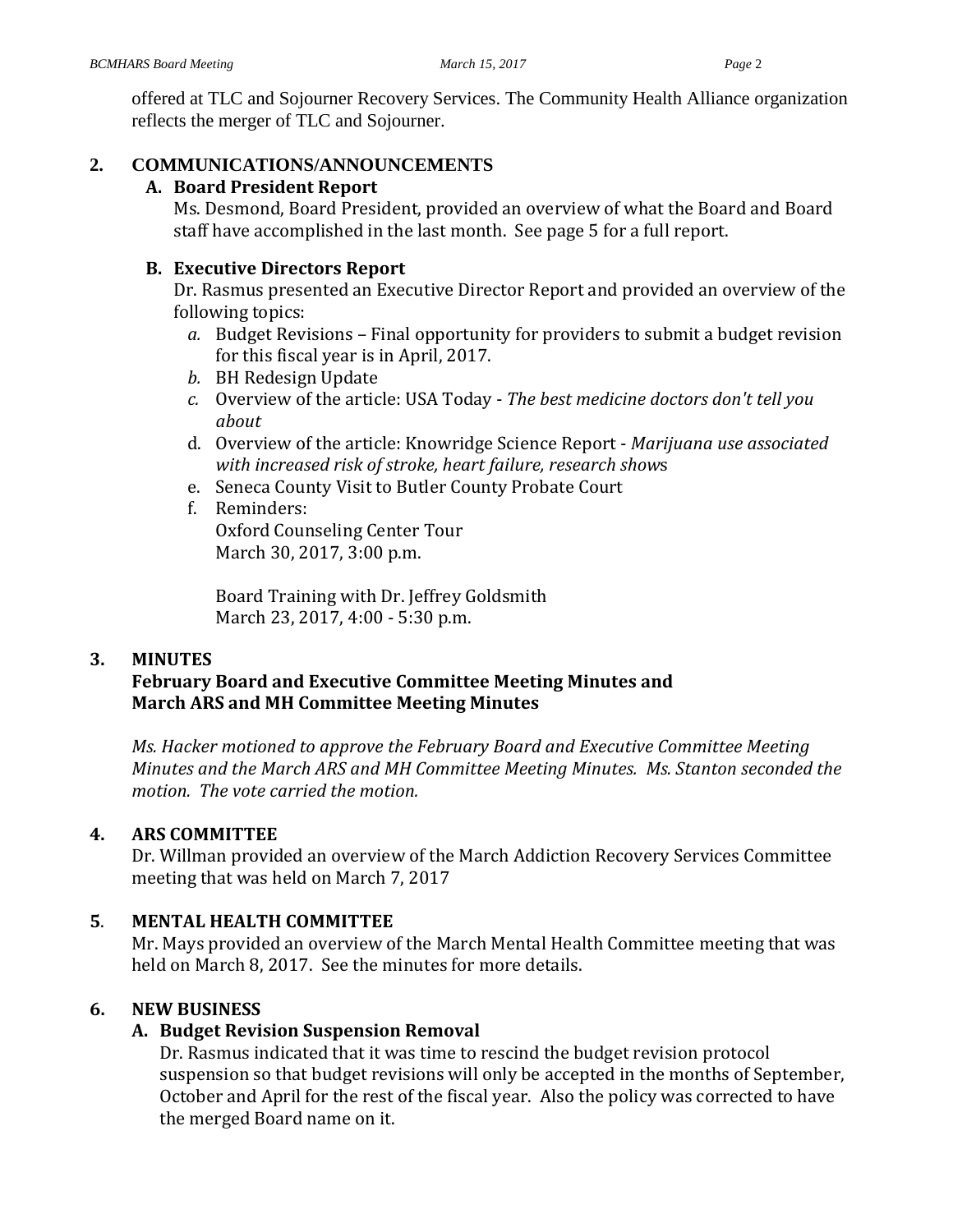*Mr. Tucker motioned to approve the removal of the budget revision suspension and the corrected name change on the policy. Mr. Swigonski seconded the motion. The vote carried the motion.*

#### **B. December Financial Report**

Mr. Rhodus provided an overview of the December financial report which showed that with 50% of the fiscal year expired we have received 45% in revenues and have used 44% of board administration funds through expenses.

*Ms. Deis-Gleeson motioned to approve the December Financial Report. Ms. Irwin seconded the motion. The vote carried the motion.*

#### **C. Lumiere Contract**

The Board staff would like to increase the existing Lumiere contract from \$20,000 to \$60,000 because most of the \$20,000 has been exhausted at this point. Of the six clients that have been treated using the funds, five have successfully transitioned into treatment. The additionally \$40,000 would come from unallocated detox funds.

*Ms. Deis-Gleeson motioned to approve the increase of \$40,000 to the Lumiere contract. Ms. Stanton seconded the motion. The vote carried the motion.*

#### **D. Talbert House**

Dr. Rasmus & Ms. Payton requested that \$40,000 in adolescent treatment funds be moved from Sojourner, who is no longer using these funds, to Talbert House for residential adolescent treatment.

*Mr. Tucker motioned to approve the increase of \$40,000 to Talbert House for residential adolescent treatment. Ms. Irwin seconded the motion. The vote carried the motion.*

#### **E. Peer Supporter Services**

Sojourner is requesting \$9,925 to provide two part time support specialists to serve Butler County clients in their Women's Recovery Housing program. Community Behavioral Health is requesting \$10,000 to hire a full time peer support specialist to provide peer support services in Butler County. Butler Behavioral Health Services is requesting \$8,569.18 to support the startup of a new Peer Support Service for Butler County clients. Two part time Certified Peer Supporters will staff services.

*Mr. Himm motioned to approve the funding for Community Behavioral Health, Butler Behavioral Health Services and Sojourner as outlined in their proposals to provide peer supporter services with the caveat that it be suggested that CBH hire two part time staff support instead of one full time staff. Ms. Deis-Gleeson seconded the motion. The vote carried the motion.*

#### **F. Yellow Sheet and Budget Revisions**

The yellow sheet reflects an increase to Sojourner in the amount of \$9,925 and a decrease of \$40,000, an increase Talbert House in the amount of \$40,000, an increase to Community Behavioral Health in the amount of \$10,000, and increase to Butler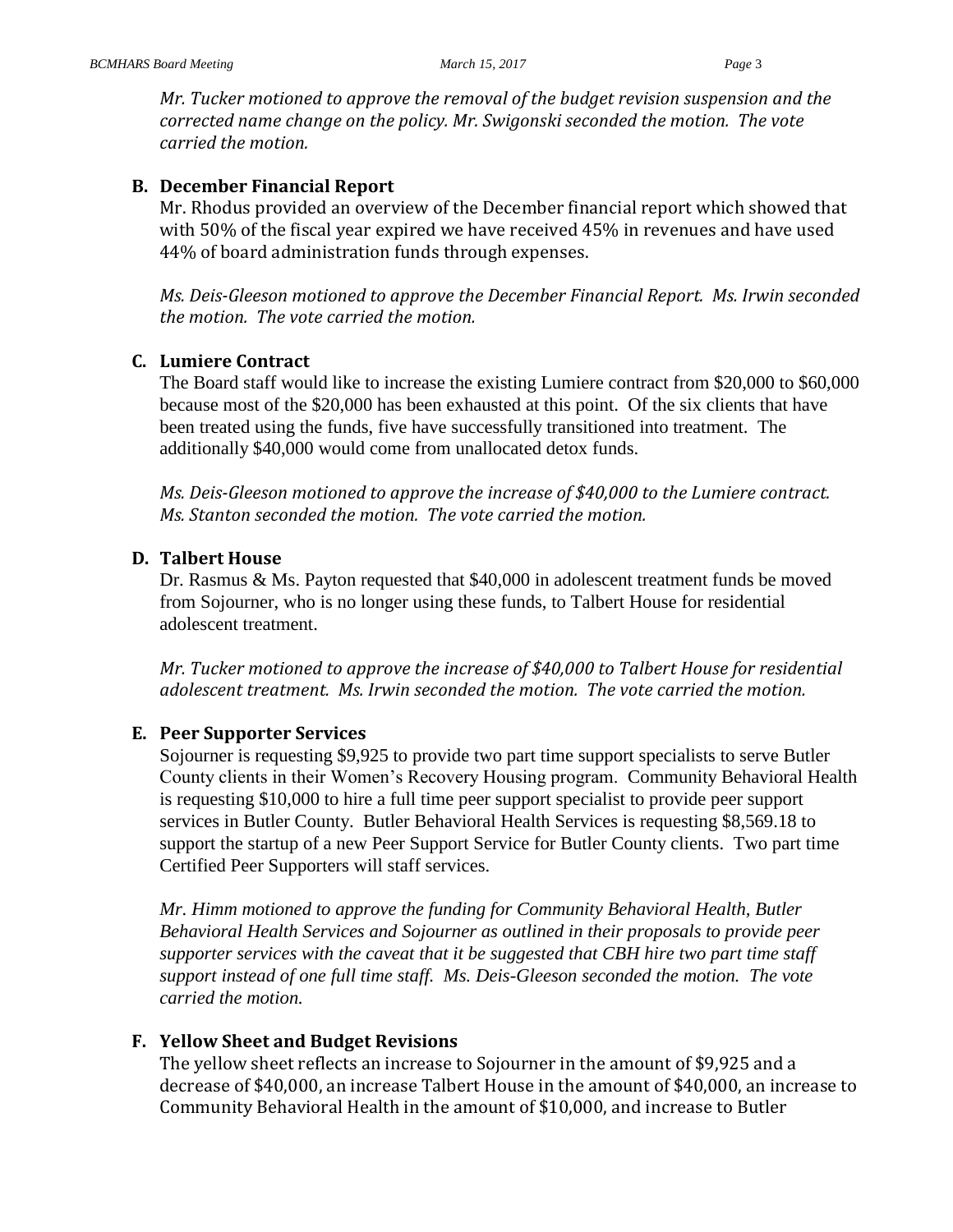Behavioral Health Services in the amount of \$8,569.18 and an increase to Lumiere in the amount of \$40,000.

*Ms. Stanton motioned to approve the changes in the yellow sheet. Mr. Swigonski seconded the motion. The vote carried the motion.*

### **G. Tuition Reimbursement Section of Personnel Policy Manual**

Dr. Rasmus indicated that after thorough research the Board will not pay for licensures and certificates for Board staff. The tuition reimbursement section of the personnel policy has been updated to specifically reflect this decision.

*Ms. Stanton motioned to approve the changes in the tuition reimbursement section of the personnel policy manual. Mr. Himm seconded the motion. The vote carried the motion.*

### **H. Evaluation of February Board Meeting**

15 Board Members (100% of attendants) completed the February Board Meeting Evaluation. The February evaluation had two new questions and the results were very positive for question #5 and were neutral for question #7. There were 34 responses to the open-ended questions with some positive feedback and some improvements suggested.

### **I. State Hospital Report**

Mr. Fourman reviewed the February State Hospital report and noted that there were 5 civil beds and 9 forensic beds used by Butler County residents in state hospital for the month of February 2017. These statistics were under the 3 year average targets the Board tries to meet. Discussions ensued around the importance of addressing the state hospital bed capacity concerns. Ms. Deis-Gleeson suggested sending a letter to the state, signed by all board members, to emphasize the importance of state to promptly address the state's bed day capacity problems.

## **J. Vouchers and Payments Made by Direct Deduction**

Listed were all of the Voucher Approvals and Direct Deductions for the months of February. An adjusted was made to correct the total of the mental health direct deductions to bring it down tow \$75,767.86

*Ms. Deis-Gleeson motioned to approve the Vouchers and Payments made by Direct Deduction in the month of February. Ms. Hacker seconded the motion. The vote carried the motion.*

## **7. GUEST/BOARD COMMENTS**

Ms. Higgins from Envision Partnerships spoke of the need for data collection for the Working Partners Drug-Free Work Force Community Initiative and requested that attendees fill out the survey.

On another topic, Mr. Tucker thanked Mr. Staler for the great kickoff event for the Steering for Success Initiative and Mr. Staler explained what the program is and who it is geared towards.